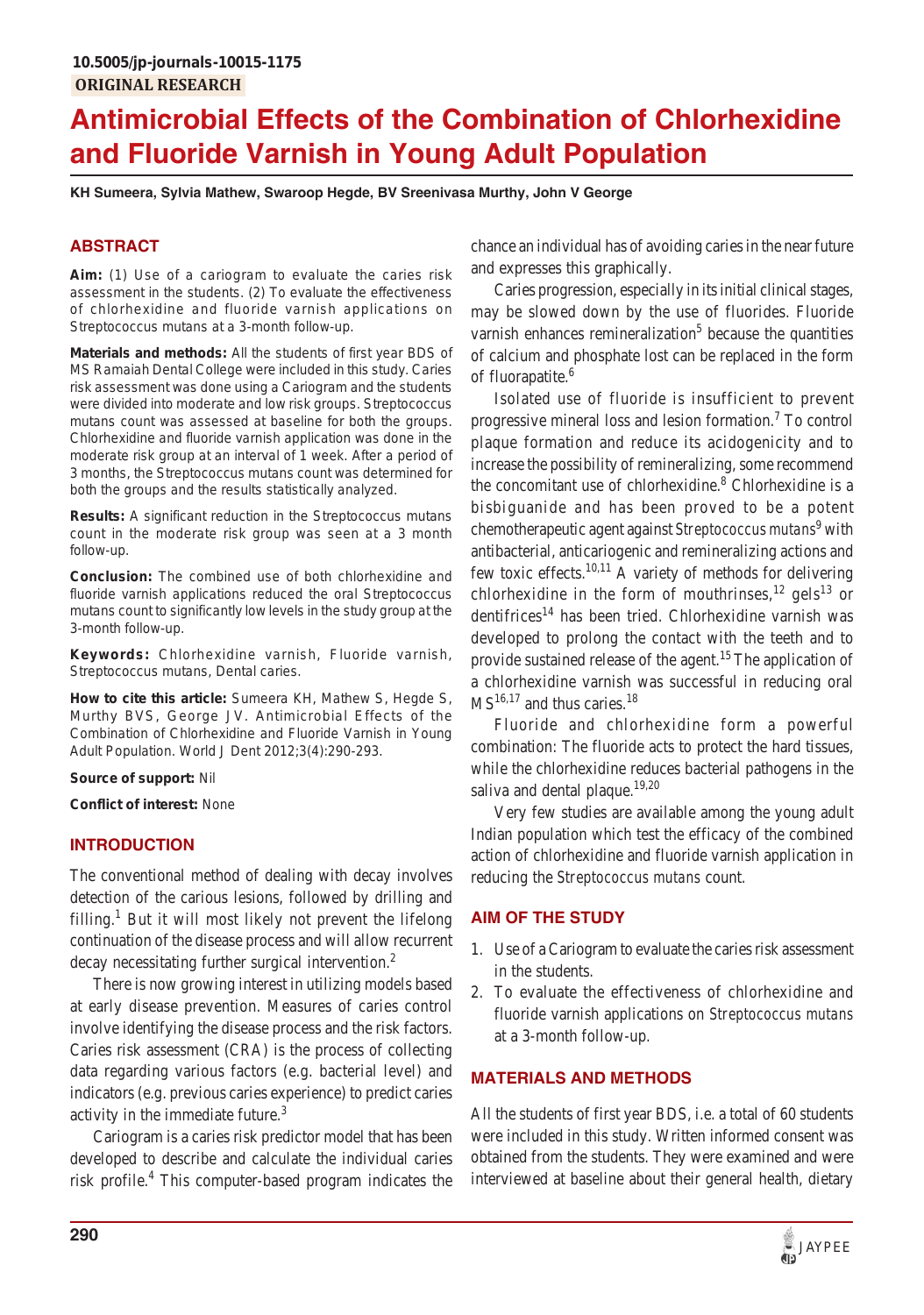habits and use of fluoride supplements. Past caries experience was recorded based on the DMFT index. Plaque was assessed using Silness and Loe Plaque index<sup>21</sup> followed by salivary examination.

## **Salivary Examination**

Students were given clear instructions to refrain from eating 1 hour before the collection of saliva. They were asked to chew a block of paraffin wax for 5 minutes, and the accumulated saliva was collected into a sterilized measuring cup and was measured. One milliliter of saliva was transferred to a labelled sterile test tube containing 4 ml of transport media (thioglycollate media) and immediately transported to the lab for processing. The saliva sample was serially diluted up to 10-3 dilutions using sterile saline (0.85% NaCl). 0.1 ml of the suitable dilutions was aseptically plated onto pre-solidified mitis salivarius Bacitracin (MSB) agar for the cultivation of *Streptococcus mutans* and MRS agar for *Lactobacillus* respectively. All the counts were reported as colony forming units per ml. *Lactobacillus* count test was done only to obtain the caries risk assessment according to the Cariogram. The information was fed into the Cariogram software. Based on the Cariogram profiles, there were no students in the high risk group. The number of students in the low risk group were 30 and, in the moderate risk group, 26 in accordance with chance of avoiding caries. Four students left the course. The students in the moderate risk group were selected for chlorhexidine and fluoride varnish application.

## **Chlorhexidine Varnish Application**

The teeth were isolated using cotton rolls and dried. A thin coat of varnish (Cervitec Ivoclar Vivadent) was applied by means of a suitable brush; in the proximal surfaces varnish was applied using floss and left for 30 seconds. The students were asked to refrain from eating and drinking for 3 hours and were recalled after a week for fluoride application.

## **Fluoride Varnish Application**

After prophylaxis, teeth were dried but not isolated with cotton rolls as varnish being sticky has a tendency to stick to cotton. A total of 0.3 to 0.5 ml of varnish (Duraphat) equivalent to 6.9 to 11.5 mg fluoride was required to cover the full dentition. The application was done first on lower arch and then on upper arch with the help of single tufted brush starting with the proximal surface. The students were made to sit with their mouth open for 4 minutes before spitting to let varnish set on teeth. The students were asked to refrain from eating and drinking for 1 hour.

After a period of 3 months, the *Streptococcus mutans* count was determined for both the groups as previously mentioned and the results statistically analyzed.

#### **STATISTICAL ANALYSIS**

The statistical software namely SAS 9.2, SPSS 15.0, Stata 10.1, MedCalc 9.0.1, Systat 12.0 and R environment ver. 2.11.1 were used for the analysis of the data. Descriptive statistical analysis has been carried out in the present study. Results on categorical measurements are presented in number (%). Significance is assessed at 5% level of significance and 95% confidence interval. Student t-test (unpaired) was used to find the statistically significant difference between moderate and low risk and student t-test (paired) for significance between baseline and follow-up.

### **RESULTS**

Table 1 and Figure 1 represent the comparative evaluation of *Streptococcus mutans* count in the both the risk groups, a significant reduction in the *Streptococcus mutans* count in the moderate risk group was seen at a 3-month follow-up.

### **DISCUSSION**

*Streptococcus mutans* induces mineral loss due to its strong adhesion to the tooth surface and acid production resulting from the fermentation of carbohydrates, which keep local pH low.<sup>22</sup> Therefore, reducing the levels of this microorganism in the oral cavity seems to be crucial for controlling caries.

A significant reduction in the *Streptococcus mutans* count was observed at the 3-month follow-up (see Table 1 and Fig. 1). A similar observation was made by Ogaard et al who showed that combined use of an antibacterial varnish and a fluoride varnish is more efficacious in averting new carious lesions.<sup>19</sup>

The use of fluoride varnish with chlorhexidine seems to create a favorable environment for remineralizing incipient lesions.<sup>23</sup> Chlorhexidine acts by damaging the cell membrane of prokaryotes and by disrupting the cytoplasmatic constituents. Cell death occurs due to the rapid accumulation of metal ions inside the cells as they become more permeable.<sup>24</sup> Its effectiveness is attributed to its substantivity, which is facilitated by its adsorption onto tooth surfaces, pellicle, plaque and mucous membranes.<sup>25</sup> With a smaller drop in pH in plaque and the availability of fluoride ions released by the fluoridated varnish, there would be mineral replacement in the enamel in the form of fluorapatite.<sup>8</sup> The combination of the two cariostatic agents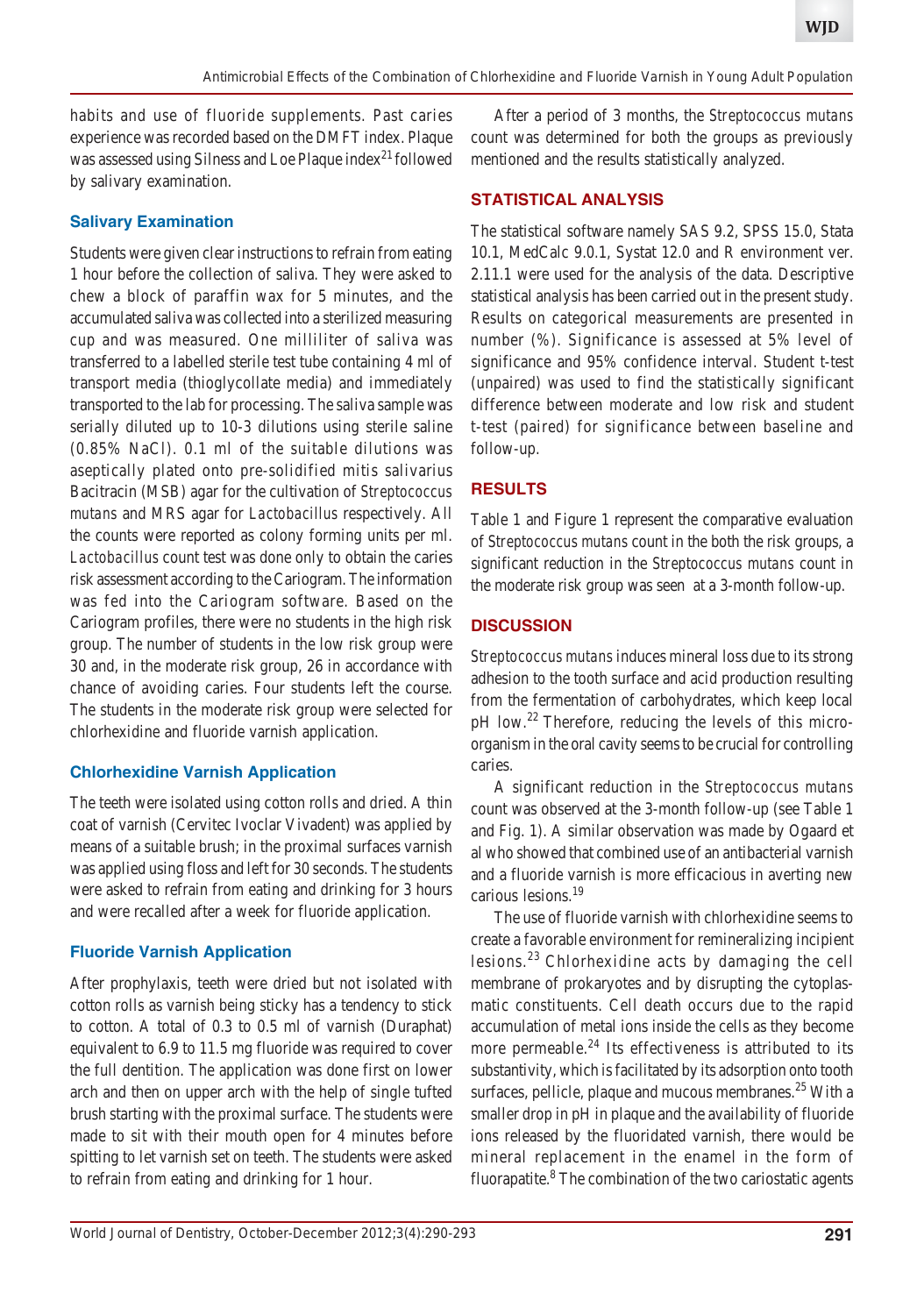

**Fig. 1:** Comparative evaluation of *Streptococcus mutans* count (CFU/ml) in moderate risk and low risk patients (x10<sup>4</sup> CFU/ml)

**Table 1:** Comparative evaluation of *Streptococcus mutans* count CFU(CFU/ml) in moderate risk and low risk patients (x10<sup>4</sup> CFU/ml)

|                                                        | Moderate risk                                                | Low risk                                             | p-value                |  |
|--------------------------------------------------------|--------------------------------------------------------------|------------------------------------------------------|------------------------|--|
| <b>Baseline</b><br>Follow-up<br>$change$ %)<br>p-value | $44.72 \pm 19.42$<br>$2.70 \pm 1.14$<br>93.9%<br>$< 0.001**$ | $2.13 \pm 1.42$<br>$2.04 \pm 1.43$<br>3.75%<br>0.023 | $< 0.001*$<br>$0.067+$ |  |
|                                                        |                                                              |                                                      |                        |  |

 $*$ Suggestive significance (p-value:  $0.05 < p < 0.10$ ); \*Moderately significant (p-value:  $0.01 < p \leq 0.05$ ); \*\*Strongly significant (p-value:  $p < 0.01$ )

prevented the significant fall in pH than when the same substances were used individually.<sup>26</sup> In addition, another *in vivo* research found that the combination resulted in less mineral loss from the enamel after 4 weeks of unaltered plaque accumulation, than the isolated use of fluoride or chlorhexidine. $27$ 

Another study observed that a fluoride varnish (Fluor Protector) and flouride/chlorhexidine varnish (Cervitec) exerted prolonged antibacterial effect on *S. mutans* and *S. sobrinus* biofilms.<sup>28</sup> A systematic review on the effect of chlorhexidine on root caries concluded that chlorhexidine varnish may provide beneficial effects in patients in need of special care specifically in the absence of regular professional tooth cleaning and oral hygiene instructions.<sup>29</sup>

There are a few disadvantages with both these varnishes like bitter taste and some esthetical discomfort in anterior teeth due to the temporary peeling off of the varnish. $30$ 

Further studies involving a larger sample size and a longer follow-up period can give us a true picture about the efficacy of this combination therapy in an Indian scenario.

#### **CONCLUSION**

Within the limitations of the present study, it was observed that the combined use of both chlorhexidine and fluoride varnish applications reduced the oral *Streptococcus mutans* count to significantly low levels in the study group at the

3-month follow-up. Therefore, this treatment modality could be incorporated in our clinical practice as an effective method for controlling the caries risk especially for patients who fall under high or moderate risk of developing dental caries.

## **ACKNOWLEDGMENT**

We deeply acknowledge the cooperation of all the students who consented to take part in the study. We extend our sincere thanks to Dr Suresh KP for helping us in the statistical analysis. We are grateful to Mr Arijeet, Microbiologist, Genohelix Biolab, Bengaluru, for his support with the microbiological procedures.

#### **REFERENCES**

- 1. Fontana M, Zero DT. Assessing patients caries risk. J Am Dent Assoc 2006;137(9):123-19.
- 2. Kutsch VK, Milicich G, Domb W, Anderson M, Zinman. How to integrate CAMBRA into private practice. J Calif Dent Assoc 2007;35(11):778-85.
- 3. Hansel PG, Fure S, Bratthall D. Evaluation of a computer-based caries risk assessment program in an elderly group of individuals. Acta Odontol Scand 2003;61(3):164-71.
- 4. Hansel PG, Twetman S, Bratthall D. Evaluation of a computer program for caries risk assessment in schoolchildren. Caries Res 2002;36:327-40.
- 5. Seppä L, Hausen H, Tuutti H, Luoma H. Effect of sodium fluoride varnish on the progress of initial caries lesions. Scand J Dent Res 1983;91:96-98.
- 6. Lambrou D, Larsen MJ, Fejerskov O, Tachos B. The effect of fluoride in saliva on remineralization of dental enamel in humans. Caries Res 1981;15:341-45.
- 7. Luoma H, Murtomaa H, Nuuja T, et al. A simultaneous reduction of caries and gingivitis in a group of school children receiving chlorhexidine-fluoride applications. Results after 2 years. Caries Res 1978;12:290-98.
- 8. Katz S. The use of fluoride and chlorhexidine for the prevention of radiation caries. J Am Dent Assoc 1982;104:164-70.
- Fardal O, Turnbull RS. A review of the literature on use of chlorhexidine in dentistry. J Amer Dent Assoc 1986;112: 863-69.
- 10. Petti S, Hausen H. Caries-preventive effect of chlorhexidine gel applications among high-risk children. Caries Res 2006;40:514-21.
- 11. Rodrigues CR, Marquezan M, Barroso LP, et al. Effect of chlorhexidine-thymol varnish on caries lesion development in first permanent molars. J Clin Dent 2008;19:18-21.
- 12. Emilson CG, Westergren G. Effect of chlorhexidine on the relative proportions of Streptococcus mutans and Streptococcus sanguis in hamster plaque. Scan J Dent Res 1979;87:288-95.
- 13. Zickert I, Emilson CG, Vrasse B. Effect of caries preventive measures in children highly infected with the bacterium Streptococcus mutans. Arch Oral Biol 1982;27:861-68.
- 14. Emilson CG, Fornell J. Effect of tooth brushing with chlorhexidine gel on salivary microflora, oral hygiene and caries. Scan J Dent Res 1976;84:308-19.
- 15. Balanyk TE, Sandham HJ. Development of sustained-release antimicrobial dental varnishes effective against Streptococcus mutans in vitro. J Dent Res 1985;64:1356-60.